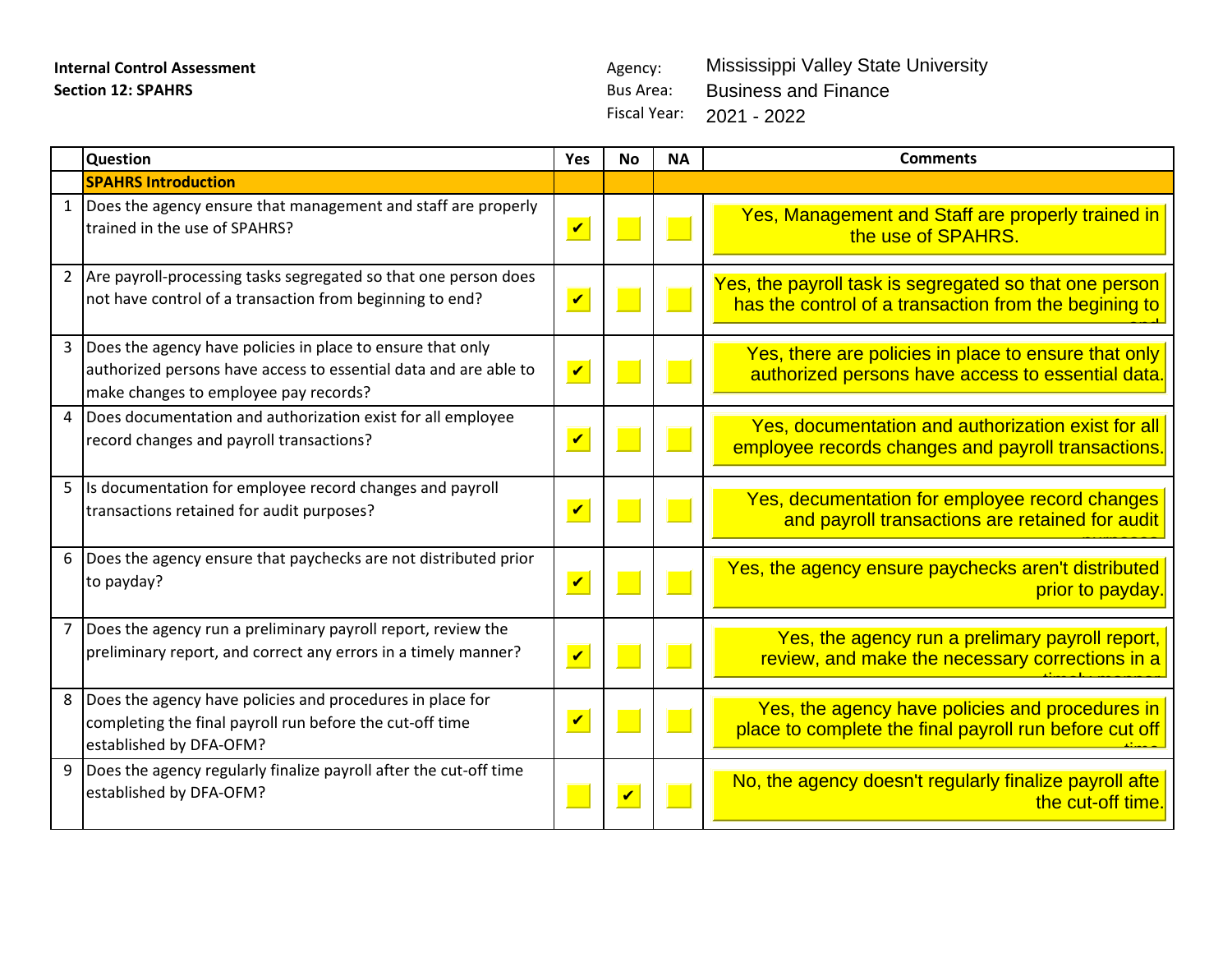| <b>Internal Control Assessment</b> | Agency: | Mississippi Valley State University |
|------------------------------------|---------|-------------------------------------|
| <b>Section 12: SPAHRS</b>          |         | Bus Area: Business and Finance      |
|                                    |         | Fiscal Year: $2021 - 2022$          |

| <b>Question</b>                                                                                                                  | <b>Yes</b>   | No | <b>NA</b> | Comments                                                                                          |
|----------------------------------------------------------------------------------------------------------------------------------|--------------|----|-----------|---------------------------------------------------------------------------------------------------|
| 10 Are all reports generated from the use of mass transactions and<br>automated interface processes reviewed to verify accuracy? | $\mathbf{Z}$ |    |           | Yes, all reports are generated to automated interface<br>I processed reviewed to verify accuracy. |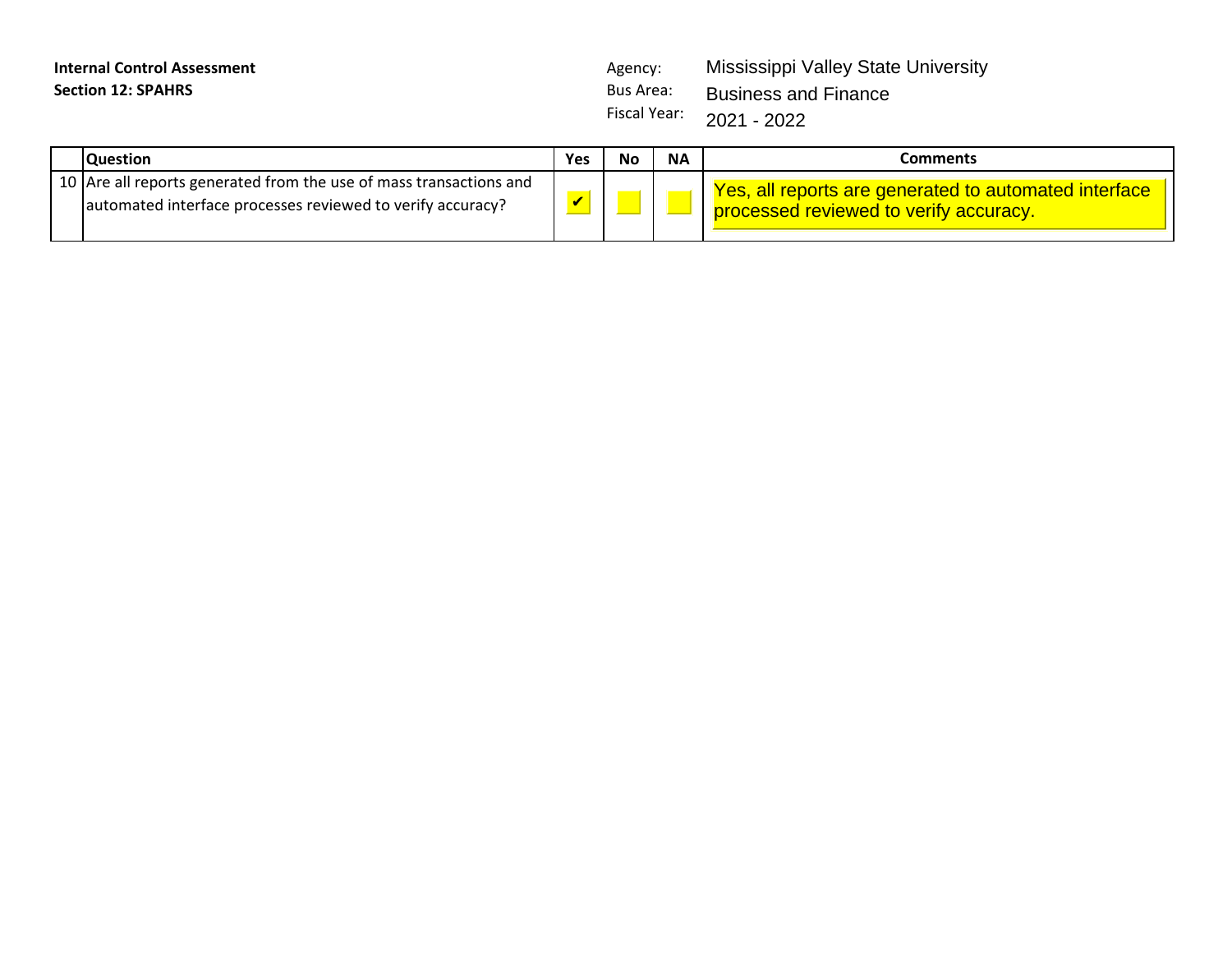Fiscal Year: 2021 - 2022 Mississippi Valley State University Business and Finance

|    | <b>Question</b>                                                                                                                                                  | Yes | <b>No</b> | <b>NA</b>               | <b>Comments</b> |
|----|------------------------------------------------------------------------------------------------------------------------------------------------------------------|-----|-----------|-------------------------|-----------------|
|    | 1099 Reporting                                                                                                                                                   |     |           |                         |                 |
|    | 11 Does the agency ensure that all quarterly 1099 reports have been<br>reviewed?                                                                                 |     |           | $\overline{\mathbf{v}}$ |                 |
|    | 12 Are all appropriate adjustments made prior to the certification of<br>the final year-to-date totals?                                                          |     |           | $\overline{\mathbf{v}}$ |                 |
|    | <b>SPAHRS Data Entry</b>                                                                                                                                         |     |           |                         |                 |
|    | 13   Are proper paperwork and authorization in place prior to entering<br>payroll data?                                                                          |     |           | $\overline{\mathbf{v}}$ |                 |
|    | 14 Has the agency developed policy and procedures concerning the<br>data entry and review process?                                                               |     |           | $\blacktriangledown$    |                 |
|    | 15 Do the payroll and fiscal officers review data entry prior to<br>certification of payroll?                                                                    |     |           | $\overline{\mathbf{v}}$ |                 |
|    | 16 Are forms and/or applications used to establish an employee<br>record or make a change to current information maintained by<br>the agency for audit purposes? |     |           | $\overline{\mathbf{v}}$ |                 |
|    | 17 Does the agency approve all funding information in MAGIC prior<br>to entry of payroll transactions into SPAHRS?                                               |     |           | $\overline{\mathbf{v}}$ |                 |
|    | <b>SPAHRS Employee Profiles - Hires/Rehires</b>                                                                                                                  |     |           |                         |                 |
|    | 18 Does the agency have documentation supporting the hiring<br>and/or rehiring of employees completed and authorized before<br>processing?                       |     |           | $\overline{\mathbf{v}}$ |                 |
| 19 | Prior to SPAHRS submission, does the agency review all<br>information pertaining to the new hires to ensure the correctness<br>of the data entry?                |     |           | $\overline{\mathbf{v}}$ |                 |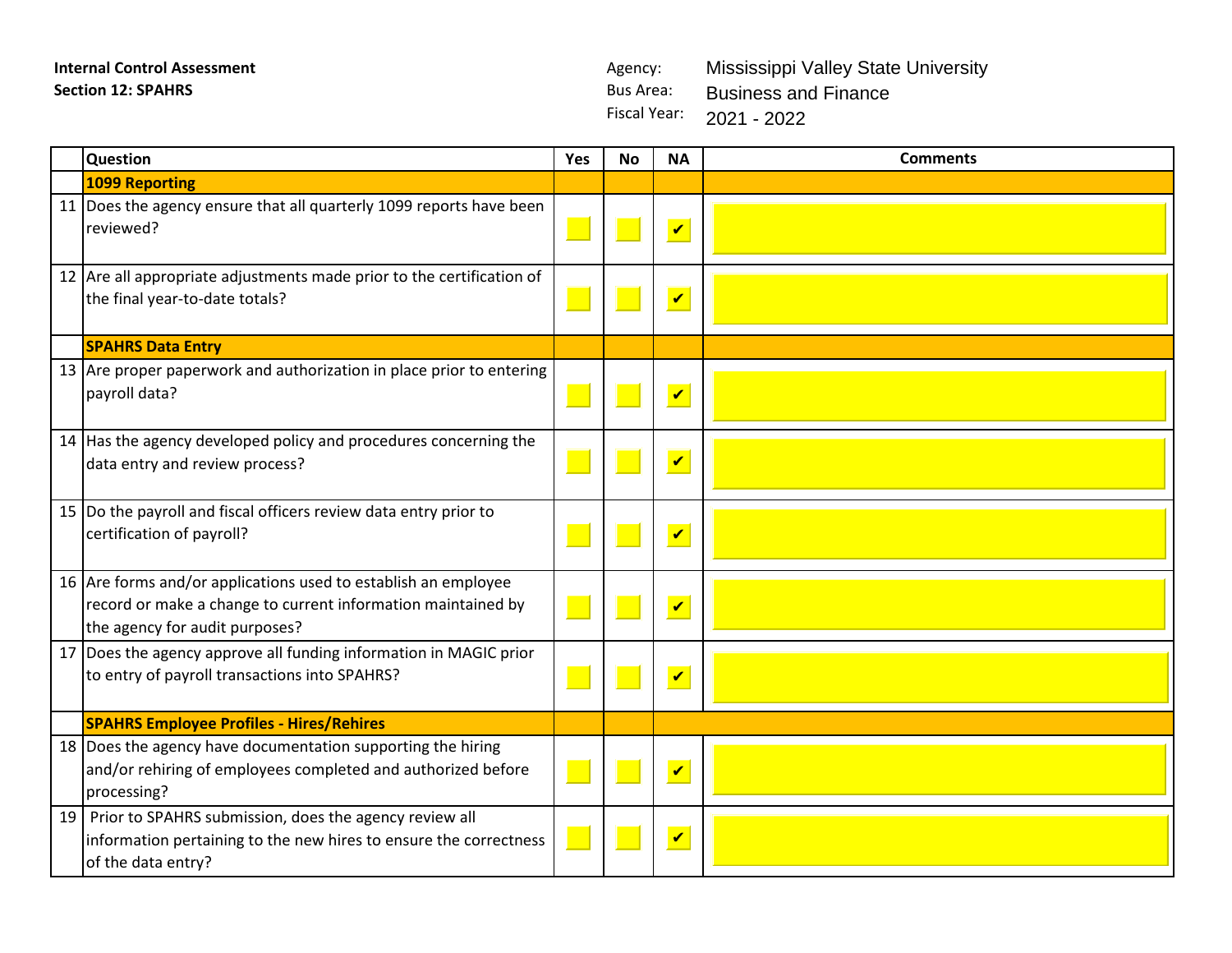Fiscal Year: 2021 - 2022Mississippi Valley State University Business and Finance

| <b>Question</b>                                                                                                                                                                    | Yes | <b>No</b> | <b>NA</b>                  | <b>Comments</b> |
|------------------------------------------------------------------------------------------------------------------------------------------------------------------------------------|-----|-----------|----------------------------|-----------------|
| 20 Does the agency ensure that all employees complete both federal<br>and state withholding forms?                                                                                 |     |           | $\boldsymbol{\mathcal{U}}$ |                 |
| 21 Does the agency input into SPAHRS the allowances claimed by the<br>employee on Form W-4 and any additional amount requested on<br>both the federal and state withholding forms? |     |           | $\boldsymbol{\mathcal{U}}$ |                 |
| 22 Does the agency ensure that all reciprocal tax agreements with<br>other states are honored and taxes are withheld and reported to<br>those states?                              |     |           | $\boldsymbol{\mathcal{U}}$ |                 |
| 23 Does the agency require eligible employees to complete a new W-<br>5, Earned Income Credit Form, by certification of the first pay<br>period of the new calendar year?          |     |           | $\boldsymbol{\mathcal{U}}$ |                 |
| <b>SPAHRS Employee Profiles - Terminations</b>                                                                                                                                     |     |           |                            |                 |
| 24 Does the agency verify that SPAHRS information concerning<br>terminated employees is complete, properly authorized, and<br>entered accurately into SPAHRS?                      |     |           | $\boldsymbol{\mathcal{U}}$ |                 |
| 25 Does the agency fiscal officer ensure that any outstanding<br>advances or agency property have been recovered prior to the<br>final payment issued to the employee?             |     |           | $\boldsymbol{\mathcal{U}}$ |                 |
| 26 Does the agency ensure that all benefit deductions are adjusted as<br>required prior to final payment to the employee?                                                          |     |           | $\boldsymbol{\mathcal{U}}$ |                 |
| 27 Does the agency ensure that all debt set off amounts have been<br>recovered and processed?                                                                                      |     |           | $\boldsymbol{\mathcal{U}}$ |                 |
| <b>SPHARS Leave Accounting</b>                                                                                                                                                     |     |           |                            |                 |
| 28 Does the agency use SPAHRS reports?                                                                                                                                             |     |           |                            |                 |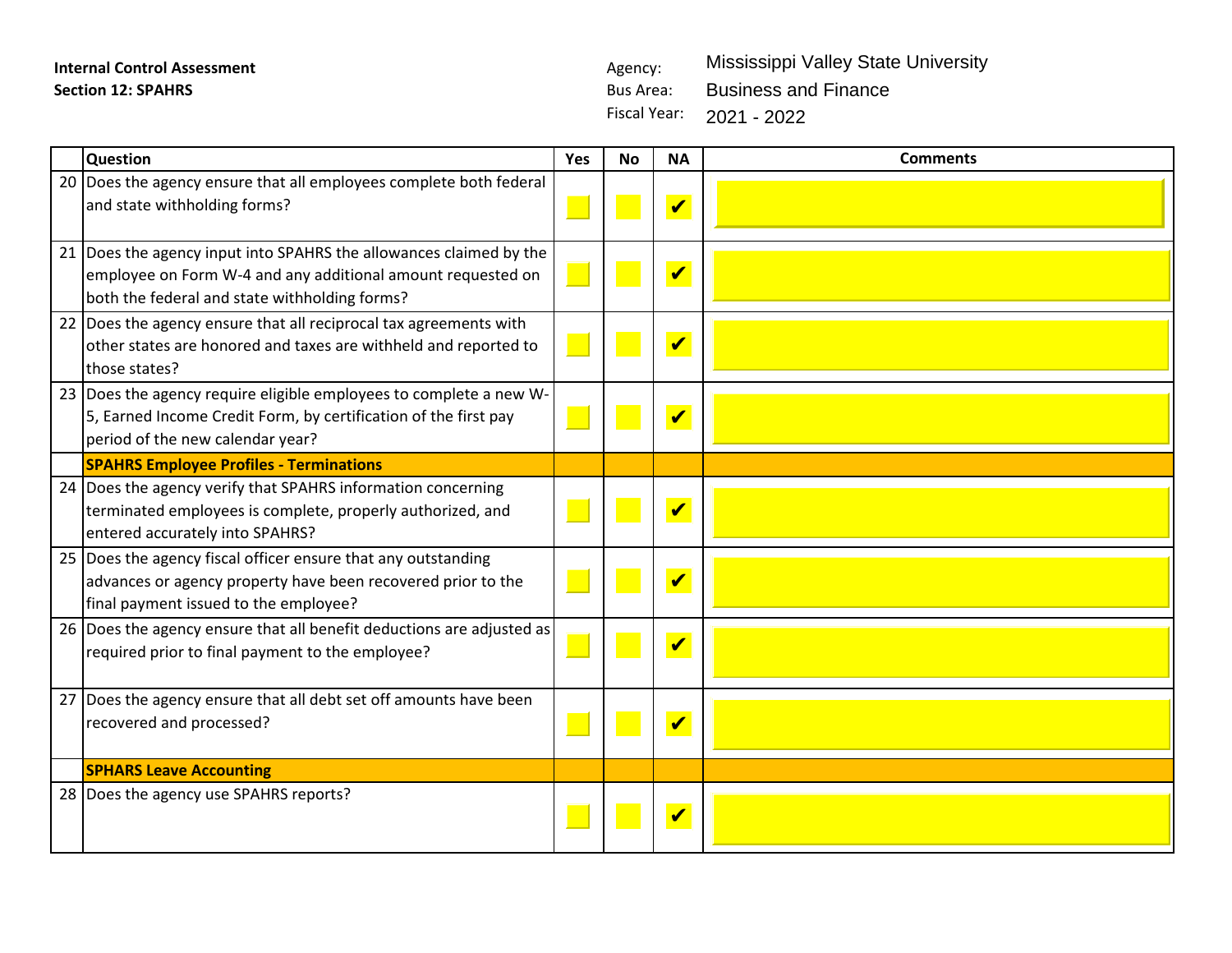# **Internal Control Assessment Section 12: SPAHRS**

Fiscal Year: 2021 - 2022Agency: Mississippi Valley State University Bus Area: Business and Finance

| <b>Question</b>                                                                                                                                        | Yes | <b>No</b> | <b>NA</b>                  | <b>Comments</b> |
|--------------------------------------------------------------------------------------------------------------------------------------------------------|-----|-----------|----------------------------|-----------------|
| 29 Does the agency verify leave entries to determine ending leave<br>balances are correct and inform Human Resources/Payroll of<br>discrepancies?      |     |           |                            |                 |
| 30 Has the agency established appropriate processes governing leave<br>form preparation, authorization, submission, data entry, and<br>reconciliation? |     |           | $\boldsymbol{\mathcal{U}}$ |                 |
| 31 Does the agency retain documentation supporting entries<br>establishing leave balances?                                                             |     |           | $\boldsymbol{\mathcal{U}}$ |                 |
| 32 Does the agency ensure that leave transactions are authorized<br>and entered on a timely basis?                                                     |     |           | $\boldsymbol{\mathcal{U}}$ |                 |
| 33 Does the agency ensure that employee leave documents are<br>stored in a secure location to maintain the confidentiality of the<br>data?             |     |           |                            |                 |
| 34 Does the agency separate tasks related to leave activity to ensure<br>that no one person has control of a transaction from beginning to<br>end?     |     |           |                            |                 |
| <b>SPAHRS - Unpaid Leaves of Absence and Overpayments</b>                                                                                              |     |           |                            |                 |
| 35 Is accurate and complete timekeeping performed to ensure that<br>all periods of LWOP are reported and salary payments docked<br>accordingly?        |     |           | $\boldsymbol{\mathcal{U}}$ |                 |
| 36 Has the agency implemented policies and procedures concerning<br>LWOP and overpayments?                                                             |     |           |                            |                 |
| 37 Are all reductions in an employee's salary properly authorized and<br>entered into SPAHRS correctly and timely?                                     |     |           |                            |                 |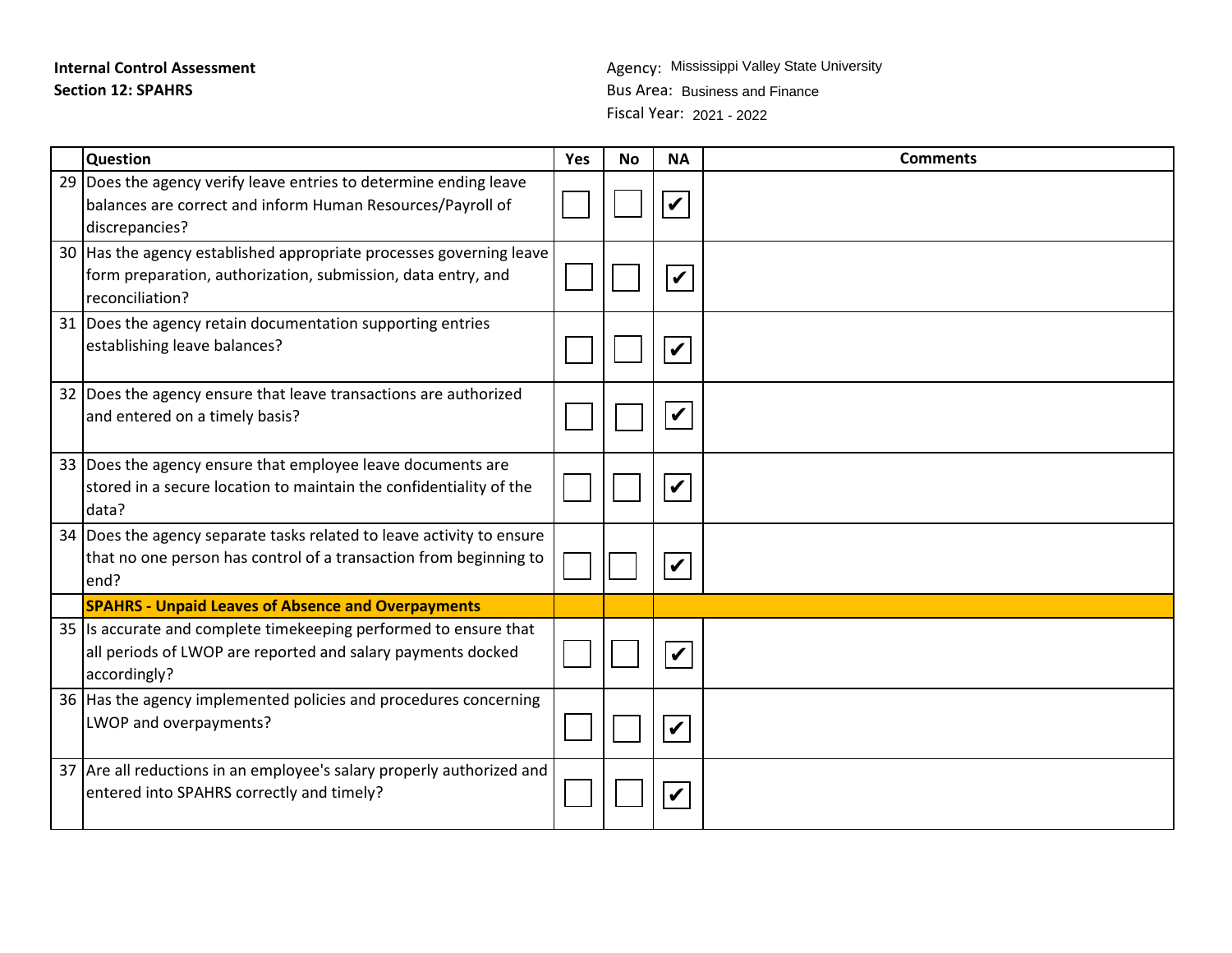Fiscal Year: 2021 - 2022 Mississippi Valley State University Business and FInance

| <b>Question</b>                                                                                                                                 | Yes | <b>No</b> | <b>NA</b> | Comments |
|-------------------------------------------------------------------------------------------------------------------------------------------------|-----|-----------|-----------|----------|
| 38  Does the agency retain supporting payroll documents for audit<br>purposes?                                                                  |     |           |           |          |
| 39   Does the agency have in place procedures to ensure that benefits<br>are adjusted appropriately as a result of LWOP or other<br>reductions? |     |           |           |          |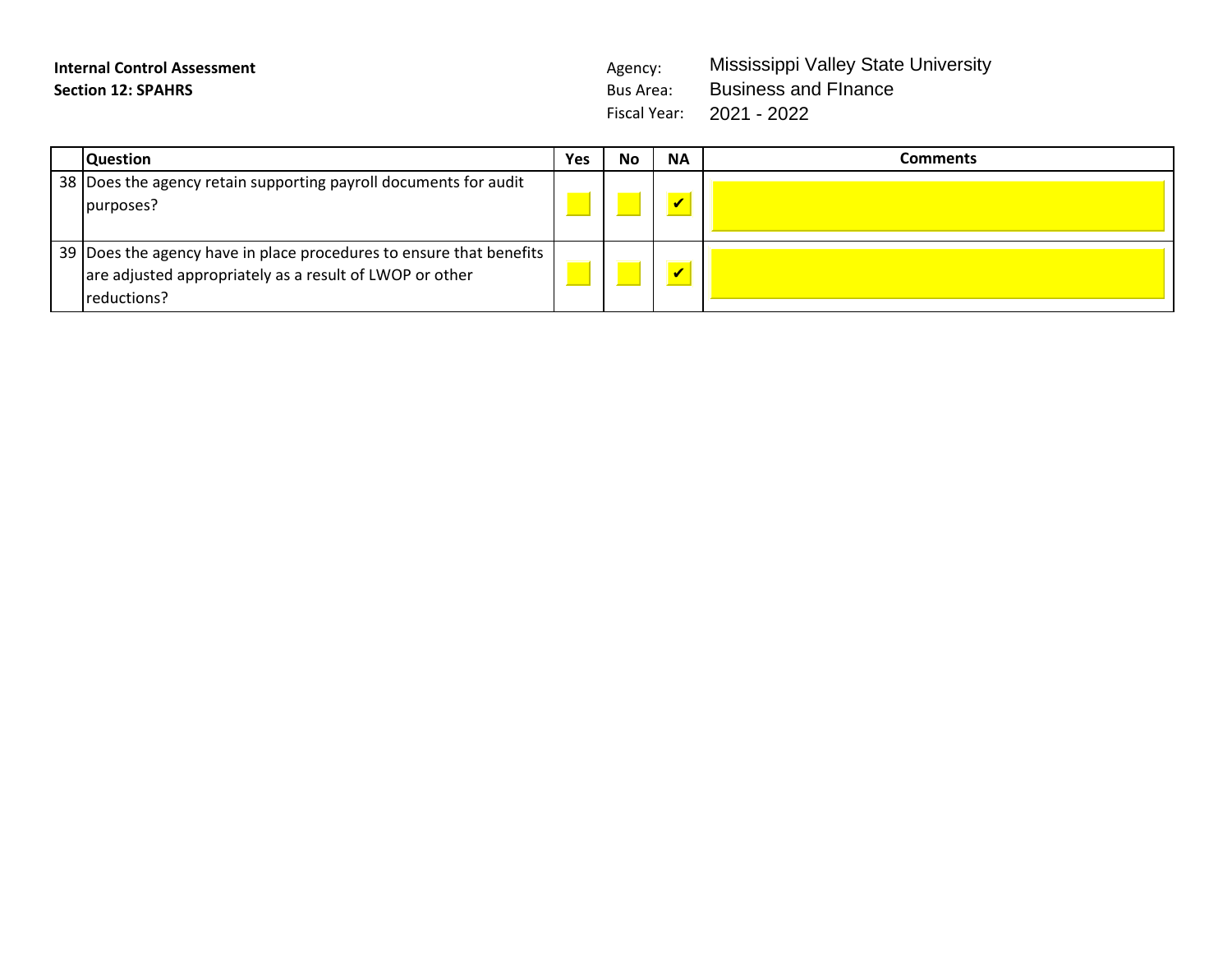Fiscal Year: 2021 - 2022 Mississippi Valley State University Business and Finance

| <b>Question</b>                                                                                                                                                              | Yes                  | <b>No</b> | <b>NA</b>                  | <b>Comments</b>                                                                                      |
|------------------------------------------------------------------------------------------------------------------------------------------------------------------------------|----------------------|-----------|----------------------------|------------------------------------------------------------------------------------------------------|
| <b>SPAHRS - Time and Attendance</b>                                                                                                                                          |                      |           |                            |                                                                                                      |
| 40 Does the agency verify that source documents such as timecards<br>or timesheetes have been properly completed, authorized, and<br>entered accurately into SPAHRS?         | $\blacktriangledown$ |           |                            | Yes, the agency verify timecards and timesheets that<br>have been properly completed, authorized and |
| 41 Does the agency ensure that employees comply with work<br>schedules?                                                                                                      |                      |           | $\overline{\mathbf{v}}$    |                                                                                                      |
| 42   Does the agency ensure that overtime is properly authorized?                                                                                                            |                      |           | $\overline{\mathbf{v}}$    |                                                                                                      |
| 43 Does the agency have procedures for allocating time when less<br>than 100% is worked on an activity?                                                                      |                      |           | $\boldsymbol{\mathcal{U}}$ |                                                                                                      |
| 44   Does the agency have procedures for when funding is from<br>multiple sources to ensure allocation of expenditures are made to<br>correct programs or projects?          |                      |           | $\overline{\mathbf{v}}$    |                                                                                                      |
| 45 Does the agency management periodically review allocation of<br>salaries to funding sources?                                                                              |                      |           | $\overline{\mathbf{v}}$    |                                                                                                      |
| 46 Are SPAHRS payroll duties segregated between the person who<br>collects and processes the source documents and the fiscal<br>manager who oversees the payroll operations? |                      |           | $\boldsymbol{\mathcal{U}}$ |                                                                                                      |
| 47 Is proper source documentation maintained and accessible for<br>review?                                                                                                   |                      |           | $\blacktriangledown$       |                                                                                                      |
| <b>SPAHRS - Deductions</b>                                                                                                                                                   |                      |           |                            |                                                                                                      |
| 48 Does proper documentation exist prior to initiating any changes to<br>an employee's record related to any payroll deductions?                                             |                      |           | $\overline{\mathbf{v}}$    |                                                                                                      |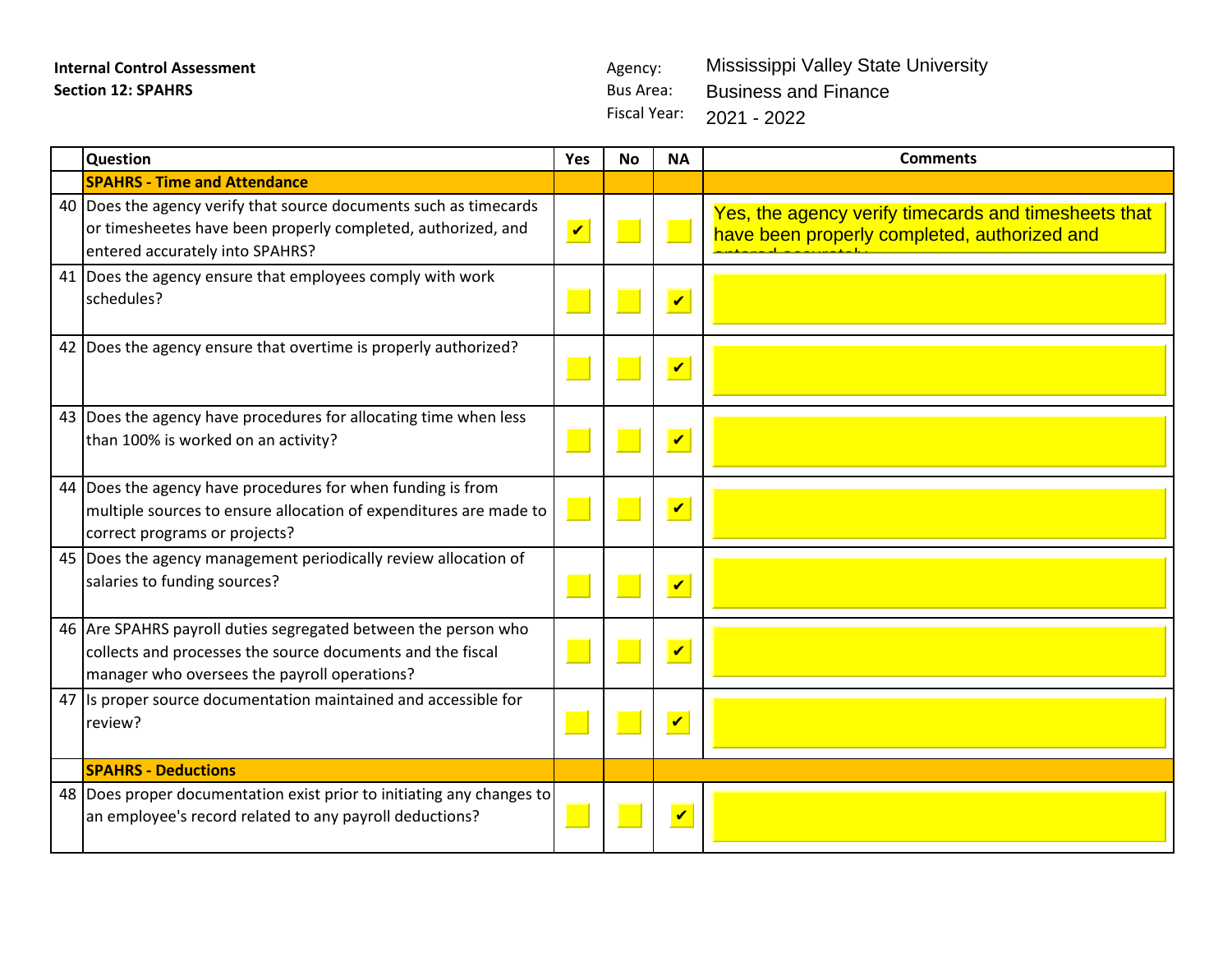Fiscal Year: Mississippi Valley State University Business and Finance 2021 - 2022

| <b>Question</b>                                                                                                                                               | Yes | <b>No</b> | <b>NA</b>                  | <b>Comments</b> |
|---------------------------------------------------------------------------------------------------------------------------------------------------------------|-----|-----------|----------------------------|-----------------|
| 49 Does the agency verify that the employee's Treasury Direct<br>account information is complete?                                                             |     |           | $\boldsymbol{\mathcal{U}}$ |                 |
| 50 Is the Treasury Direct account information properly authorized<br>and entered accurately into SPAHRS and all appropriate<br>files/documentation submitted? |     |           | $\boldsymbol{\mathcal{U}}$ |                 |
| 51  Does the agency ensure that all employee and agency health<br>insurance premiums due to DFA/Office of Insurance are paid?                                 |     |           | $\checkmark$               |                 |
| 52 Does the agency perform monthly reconciliation of the health<br>care premiums collected?                                                                   |     |           | $\boldsymbol{\mathcal{U}}$ |                 |
| 53 Does the agency ensure that applicable forms affecting all payroll<br>deductions are maintained for audit?                                                 |     |           | $\checkmark$               |                 |
| 54 Does the agency ensure that retirement information is recorded<br>correctly on an employee?                                                                |     |           | $\checkmark$               |                 |
| 55 Is the monthly reconciliation of retirement plan contributions<br>performed?                                                                               |     |           | $\checkmark$               |                 |
| 56 Does the agency ensure that insurance plan deductions are<br>established properly in SPAHRS?                                                               |     |           | V                          |                 |
| 57 Does the agency perform monthly reconciliation of the insurance<br>contributions?                                                                          |     |           | $\boldsymbol{\mathcal{U}}$ |                 |
| <b>SPAHRS - Direct Deposit</b>                                                                                                                                |     |           |                            |                 |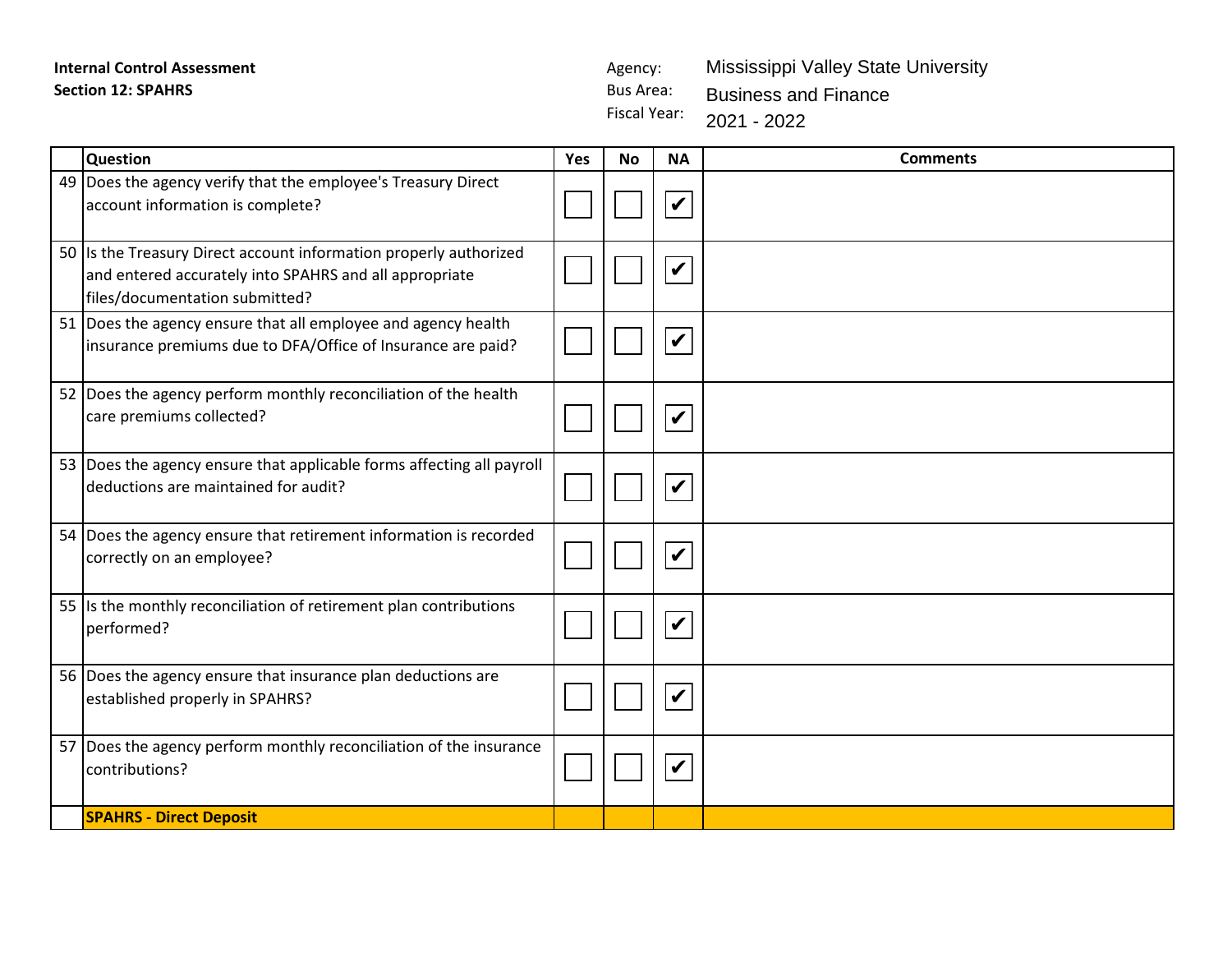Fiscal Year: 2021 - 2022 Mississippi Valley State University Business and Finance

| Question                                                                                                                                                     | Yes | <b>No</b> | <b>NA</b>                  | <b>Comments</b> |
|--------------------------------------------------------------------------------------------------------------------------------------------------------------|-----|-----------|----------------------------|-----------------|
| 58 Are direct deposit payments made to the correct employee bank<br>account?                                                                                 |     |           | $\blacktriangledown$       |                 |
| 59 Does the agency maintain copies of employee direct deposit<br>enrollment applications?                                                                    |     |           | $\blacktriangledown$       |                 |
| 60 Does the agency have procedures in place to remove employees<br>from direct deposit when leave balance falls below agency<br>established minimum balance? |     |           | $\blacktriangledown$       |                 |
| <b>SPAHRS Payroll Certification</b>                                                                                                                          |     |           |                            |                 |
| 61 Does the agency have policies and procedures governing the<br>payroll certification process?                                                              |     |           | $\boldsymbol{\mathcal{U}}$ |                 |
| 62 Are the duties for data entry for payroll segregated from the<br>duties for final approval of payroll?                                                    |     |           | $\overline{\mathbf{v}}$    |                 |
| 63 Is there an assigned primary certifier and a backup certifier for<br>times when the primary certifier is not available.                                   |     |           | $\boldsymbol{\mathcal{U}}$ |                 |
| 64 Are there procedures in place to ensure that unauthorized<br>personnel do not breach the certification security?                                          |     |           | $\blacktriangledown$       |                 |
| <b>SPAHRS Automated Changes</b>                                                                                                                              |     |           |                            |                 |
| 65 Are all reports generated from the use of mass transactions and<br>automated interface processes reviewed to verify accuracy?                             |     |           | $\boldsymbol{\mathcal{U}}$ |                 |
| <b>SPAHRS Exception Pay</b>                                                                                                                                  |     |           |                            |                 |
| 66 Does the agency use Expection and Issue Pay?                                                                                                              |     |           | V                          |                 |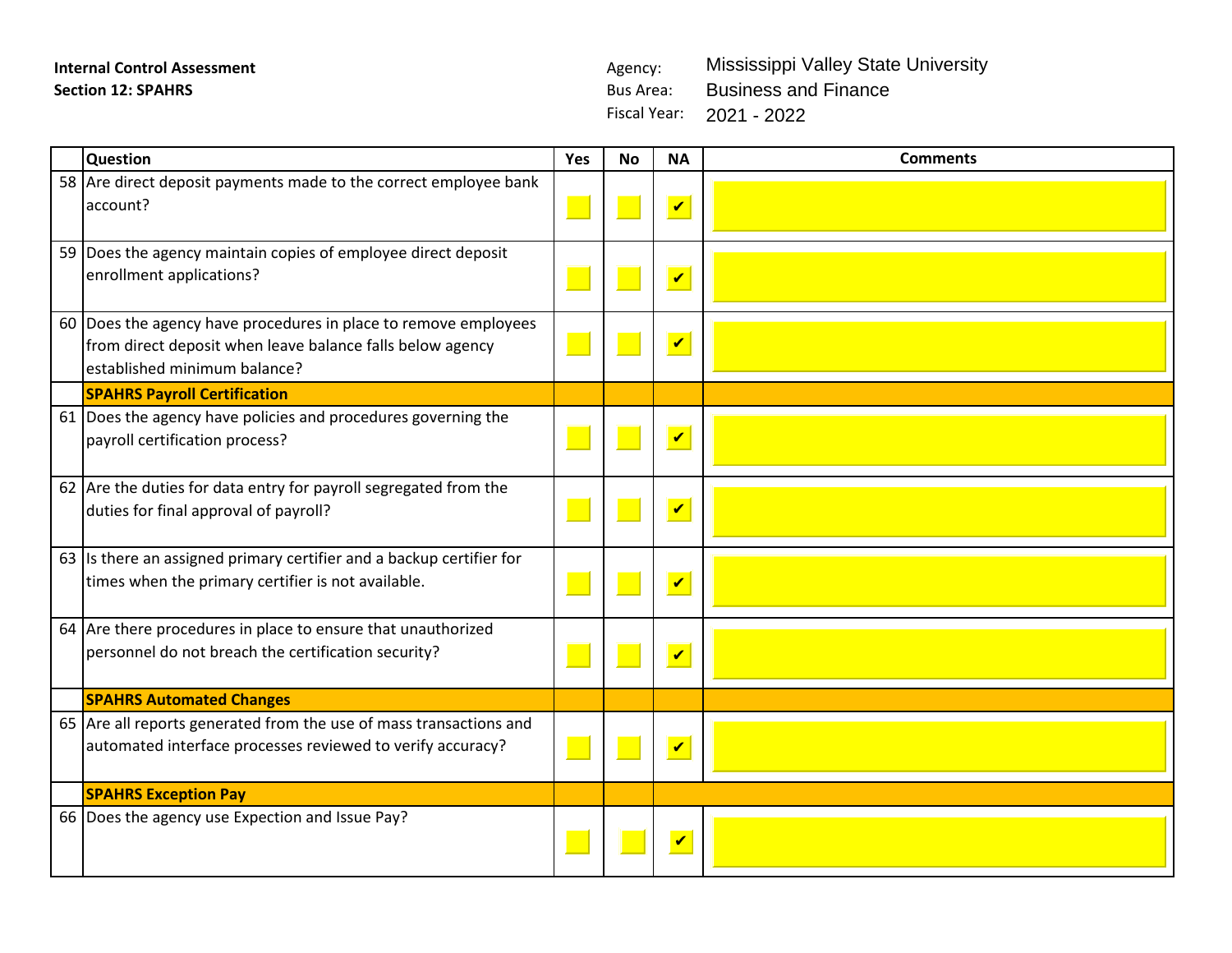Fiscal Year: Mississippi Valley State University Business and Finance 2021 - 2022

| <b>Question</b>                                                                                                                                               | Yes | No | <b>NA</b> | Comments |
|---------------------------------------------------------------------------------------------------------------------------------------------------------------|-----|----|-----------|----------|
| 67 Does the agency, before entering an exception in SPAHRS pay,<br>ensure that proper documentation has been received and<br>approved by appropriate parties? |     |    |           |          |
| 68 Does the agency verify exception pay results to ensure the entries<br>are processed as expected?                                                           |     |    |           |          |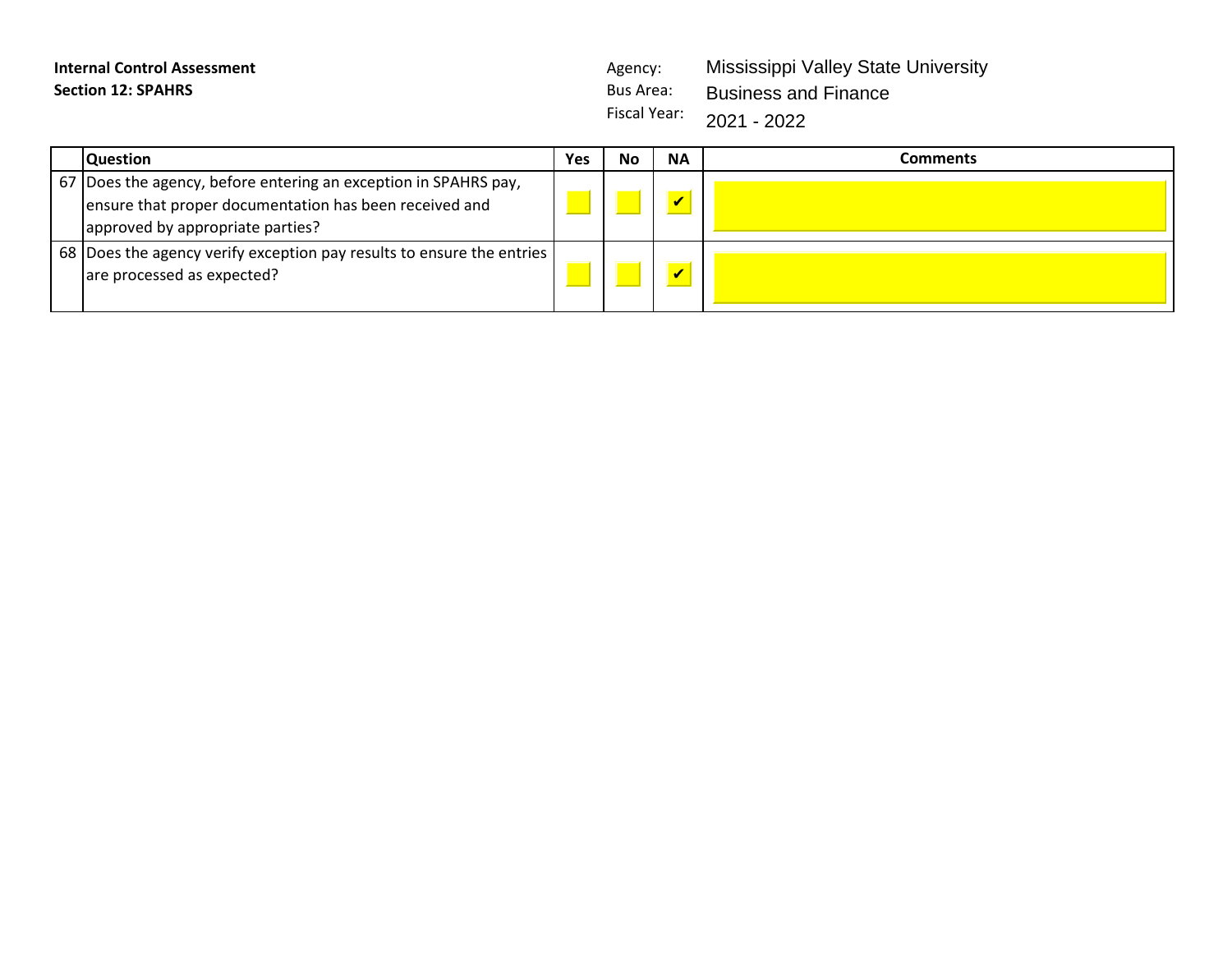Fiscal Year: 2021 - 2022Mississippi Valley State University Business and Finance

| <b>Question</b>                                                                                                                                                                      | Yes | <b>No</b> | <b>NA</b>               | <b>Comments</b> |
|--------------------------------------------------------------------------------------------------------------------------------------------------------------------------------------|-----|-----------|-------------------------|-----------------|
| <b>SPAHRS Void Employee Payments</b>                                                                                                                                                 |     |           |                         |                 |
| 69 Are all voids submitted to DFA/BFC for processing properly<br>prepared by the agency payroll department and reviewed by the<br>fiscal manager to ensure validity?                 |     |           | $\overline{\mathbf{v}}$ |                 |
| 70 Does the fiscal manager document evidence of the review by<br>providing a signature and date of the review?                                                                       |     |           | $\overline{\mathbf{v}}$ |                 |
| 71 Does the agency have procedures in place to ensure that void<br>checks are processed immediately upon notification of need and<br>in accordance with DFA procedures?              |     |           | $\overline{\mathbf{v}}$ |                 |
| <b>SPAHRS Security</b>                                                                                                                                                               |     |           |                         |                 |
| 72   Has the agency implemented procedures governing the levels of<br>security requested and assigned appropriate employee access to<br>SPAHRS?                                      |     |           | $\overline{\mathbf{v}}$ |                 |
| 73 Is access to SPAHRS limited to individuals who need the access to<br>perform their job responsibilities?                                                                          |     |           | $\overline{\mathbf{v}}$ |                 |
| 74 Has the agency assigned a SPAHRS Security Contact?                                                                                                                                |     |           | $\overline{\mathbf{v}}$ |                 |
| 75 Is the SPAHRS Security contact responsible for the comprehensive<br>system of internal control over SPAHRS access?                                                                |     |           | $\overline{\mathbf{v}}$ |                 |
| 76 Does the SPAHRS Security contact verify the appropriateness of<br>security actions prior to the submission of the SPAHRS Security<br>User Profile Maintenance form?               |     |           | $\overline{\mathbf{v}}$ |                 |
| 77   Does the agency require in a timely manner the submission of<br>request to delete access for terminated/transferred employees in<br>order to safeguard the assets of the State? |     |           | $\overline{\mathbf{v}}$ |                 |